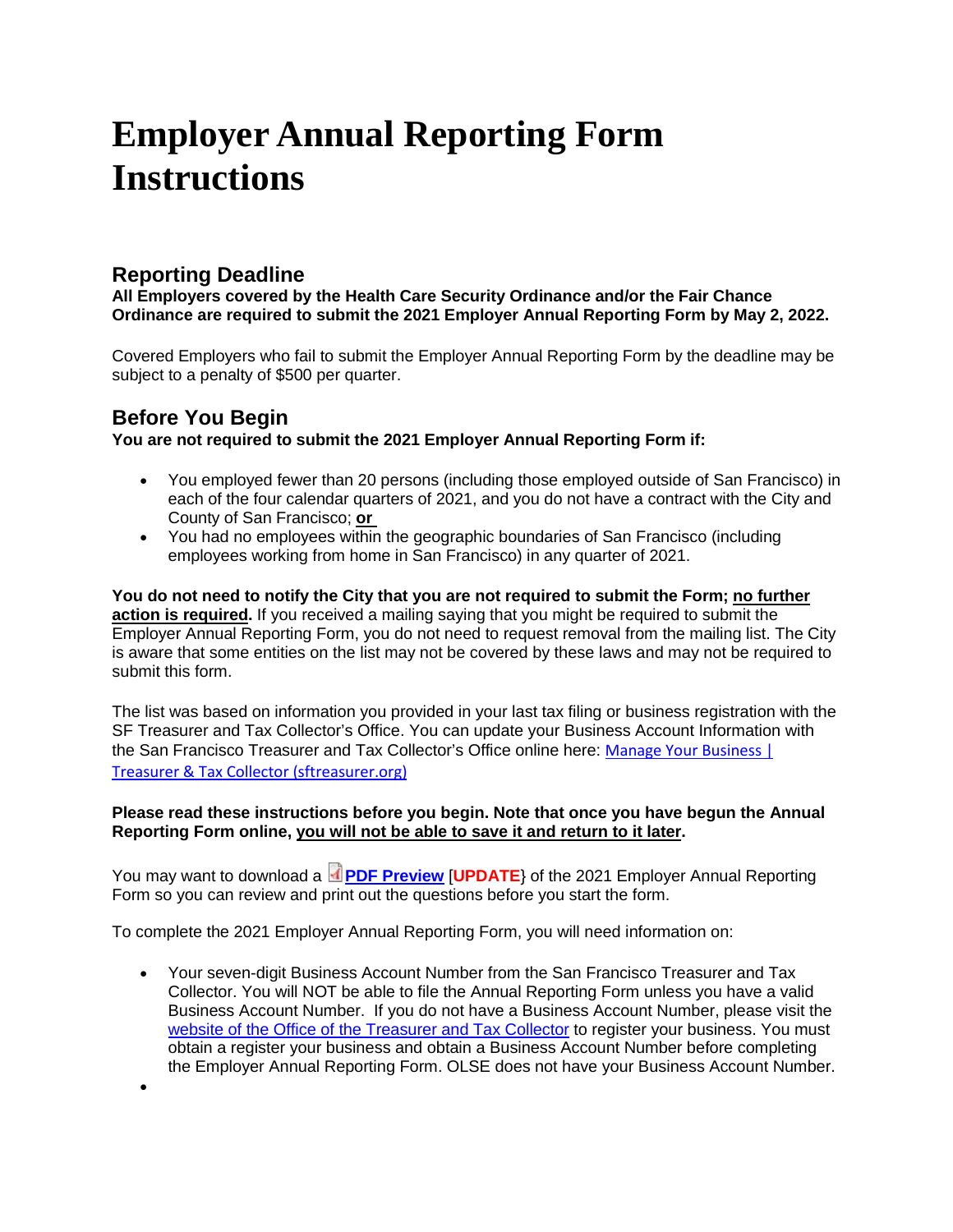- The total number of persons performing work for compensation (including those outside of San Francisco) for each quarter within specific ranges (0-4, 5-19, 20-49, 50-99, 100+);
- The number of employees covered by the Health Care Security Ordinance for each quarter;
- Total health care expenditures made for each quarter of 2021, including:
	- o Total payments for health insurance (medical, dental, vision as well as Taft-Hartley plan contributions);
	- o Total contributions to the SF City Option (SF Covered MRAs, Healthy San Francisco and SF MRAs);
	- o Total spending on other irrevocable health care expenditures, such as employer contributions to Health Savings Accounts.
- Surcharges collected from customers to cover, in whole or in part, the cost of complying with the HCSO.
- Compliance with the **Fair Chance Ordinance**, including how arrest and conviction history information was used in hiring.

### **Tips for Completing the Annual Reporting Form**

- **Once you have begun the Annual Reporting Form online, you will not be able to save it and return to it later.** You may want to download a **[PDF Preview](https://sfgov.org/olse/sites/default/files/Document/HCSO%20Files/2017%20ARF%20Screenshots.pdf) [UPDATE]** and **gather all required information before you begin.**
- **Use the buttons at the bottom of the form to navigate forward and backwards. Do not use the back button in your internet browser - you may lose the answers on prior tabs.**
- **Do not submit two separate 2021 Employer Annual Reporting Forms using the same San Francisco Business Account Number unless you are submitting a correction.** If multiple businesses or locations share the same Business Account Number, please combine the relevant data into a single Annual Reporting Form. If multiple forms are submitted for the same account number, the City will use only the most recent submission.
- If you are filing on behalf of multiple entities in a "controlled group of corporations" with common ownership, and each entity has a separate San Francisco Business Account Number, you can choose to file separate forms for each entity. Alternately, you can choose to aggregate the information for all of the entities into a single submission (see the "Business Type" section below).
- Do not enter commas in numeric fields. Please enter zeroes where appropriate. Enter all dollar amounts in whole dollars; do not include cents.
- You may report multiple types of health care expenditures for each employee. For example, if you paid health insurance premiums and also paid into the SF City Option for a particular employee, you enter the **total** amount spent for that person on the HCSO Reporting page.
- Employees who worked for you throughout the year should be counted in each quarter.
- Fill out the form completely.
- If you cannot access the online form, please call (415) 554-7892.

### **Introductory Questions**

**These questions will help you determine whether you need to complete the 2021 Employer Annual Reporting Form.** If you answer these questions accurately and you are not required to complete the form, you will be directed to a web page notifying you that you do not need to continue.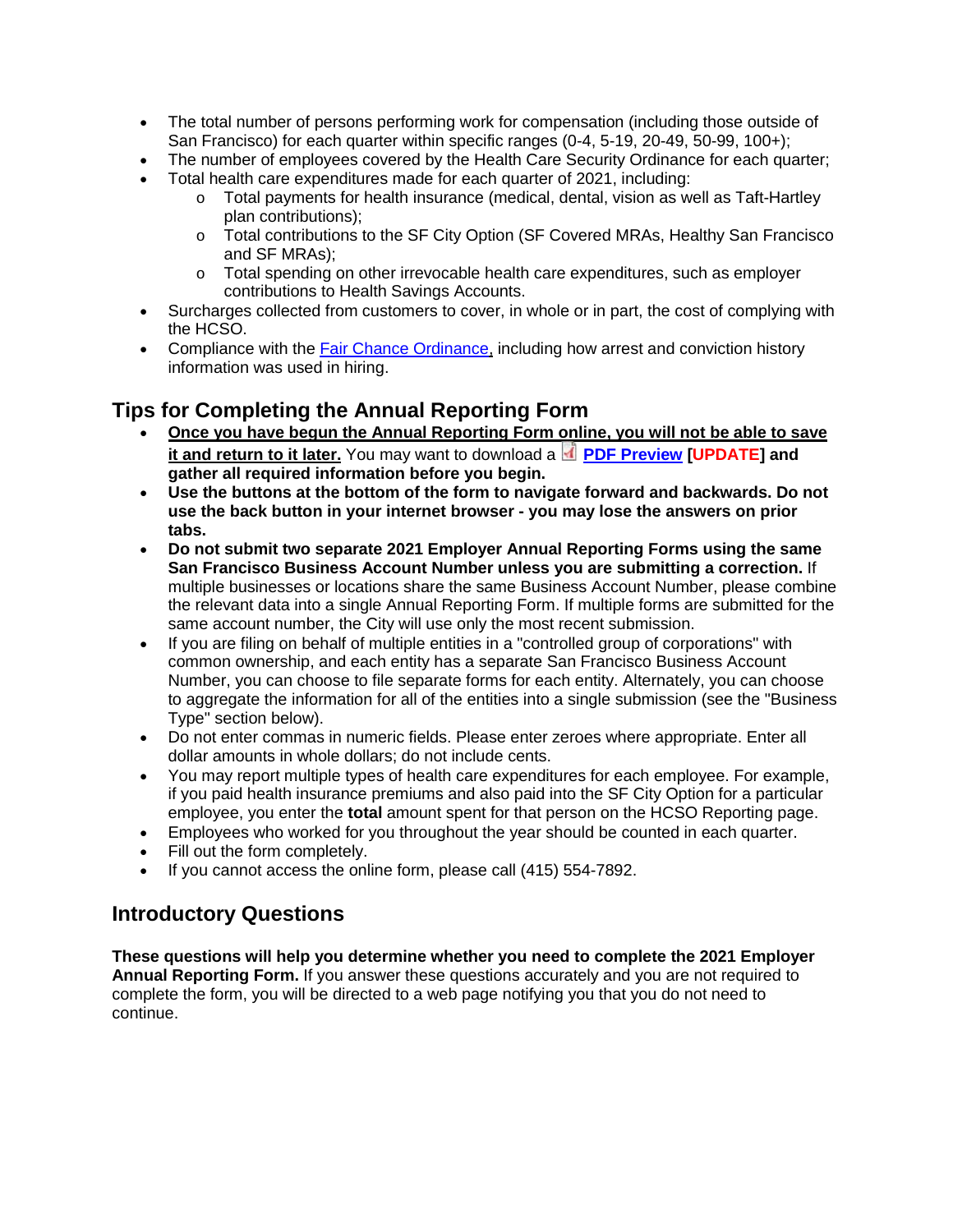*1. Did any employees work in San Francisco for an average of 8 hours per week or more (104 hours per quarter) during any quarter of 2021? Include employees who worked from home in San Francisco.* 

Select "Yes" if any employee worked inside the geographic boundaries of the City and County of San Francisco for an average of 8 hours per week during *any* quarter of 2021. An average of 8 hours per week is equivalent to a total of 104 hours for the 13 weeks in a quarter.

You should select "Yes" even if your business's/organization's offices are outside of San Francisco but your employee(s) worked in San Francisco.

If you have employees who work some hours in San Francisco and some outside of San Francisco, calculate whether their time in San Francisco was an average of 8 hours per week in any quarter.

*2) How many people performed work for the employer each week? Include all workers worldwide.*

**Include all individuals who performed work for compensation for your business regardless of whether they worked inside or outside of San Francisco.** Indicate the size of the business in each quarter.

In reporting business size, include all individuals who performed work for compensation, regardless of their status or classification as seasonal, permanent or temporary, managers, full-time or part-time, contracted (whether employed directly by the employer or through a temporary staffing agency, leasing company, professional employer organization, or other entity) or commissioned. Include owners who performed work for compensation in the count.

If the number of people who performed work for compensation for your business fluctuated during, follow these instructions:

- Review the number of people who performed work for compensation in each week of the year.
- Average the number of workers per week across the 13 weeks of each calendar quarter. For example, if the employer had 18 workers for the first 10 weeks of a quarter and 22 workers for the last 3 weeks of a quarter, the average for that quarter would be 18.15 workers.

 $((18 \text{ workers} \times 10 \text{ weeks})+(22 \text{ workers} \times 3 \text{ weeks}))/13 \text{ weeks} = 18.15 \text{ average}$ 

• For this question, **answer based on the quarter with the highest average number of workers.** For example, if the employer had an average of 19 workers for quarter 1, quarter 2, and quarter 3, and an average of 24 workers for quarter 4, select the answer **"20-49."** 

#### *3) Did the employer have a contract to perform work for the City and County of San Francisco during 2021?*

Check yes if any the organization/business held a contract with the City and County of San Francisco for work performed during 2021.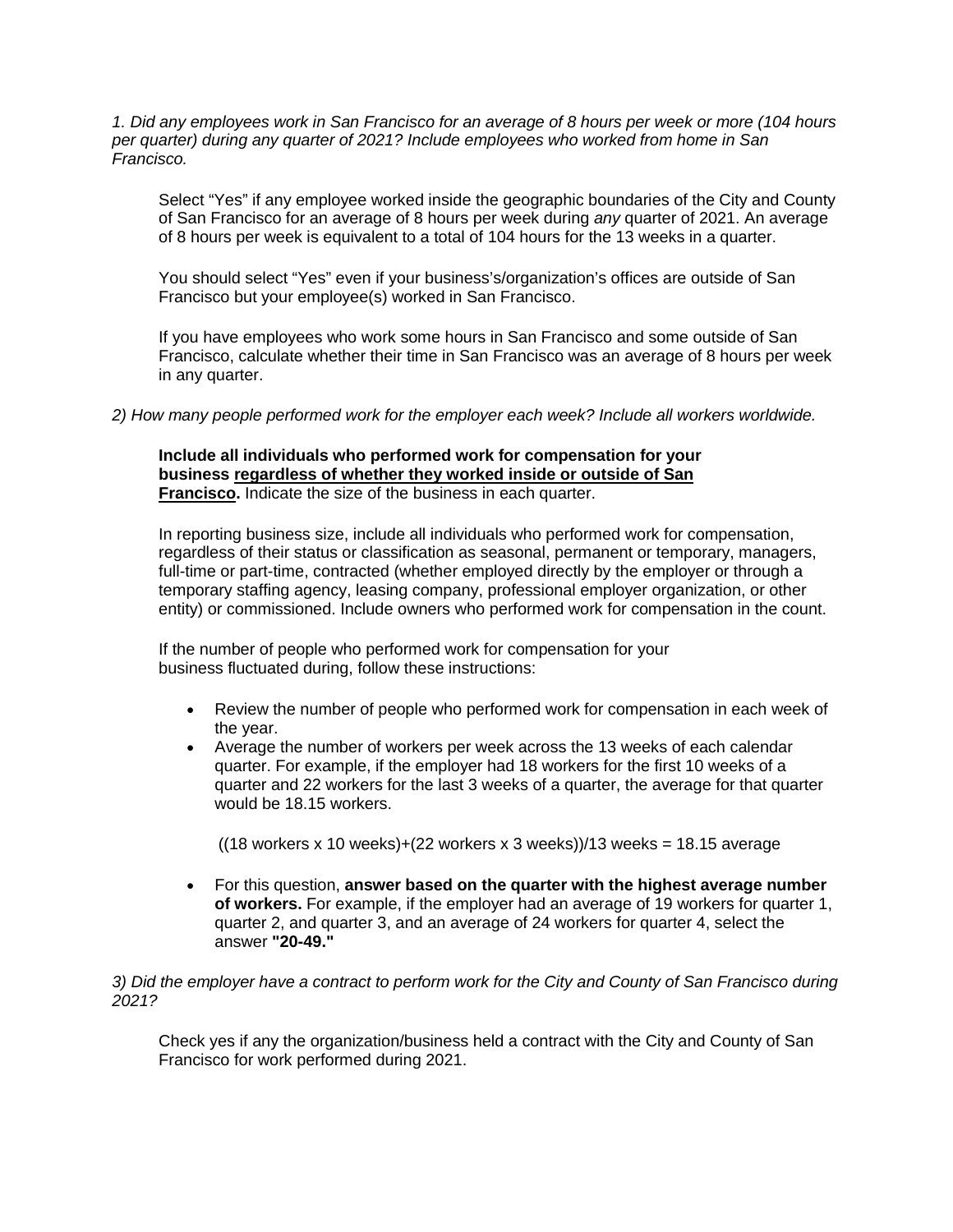*4) Is the employer a for-profit or a non-profit entity?* 

Answer "non-profit" only if the employer is a non-profit entity under federal law, such as a 501c (3).

### **Business Account Number**

Please enter your **seven-digit** San Francisco Business Account Number and click "Validate." If you don't hit "Validate," the form will not progress.

This number can be found on the Business Registration Certificate(s) issued by the San Francisco Treasurer & Tax Collector. You can also find your Business Registration Certificate Number by searching the **[San Francisco Data website](https://data.sfgov.org/Economy-and-Community/Registered-Business-Locations-San-Francisco/g8m3-pdis/data)**. Use the "**Find in this Dataset**" **search box** at the top right of the page.

Please note:

- **If your Business Account Number is only six digits, add a zero to the beginning of the number.**
- If you do not have a Business Account Number, please visit the website of the [Office of the](http://sftreasurer.org/registration)  [Treasurer and Tax Collector](http://sftreasurer.org/registration) to register your business **as soon as possible**. You must obtain a register your business and obtain a Business Account Number before completing the Employer Annual Reporting Form. OLSE does not have your Business Account Number, and OLSE cannot grant extensions for completing the Form because a business has not yet obtained one.
- If you are submitting aggregated information for a controlled group of multiple entities, enter the Business Account Number for any one of those entities.

[Back to top](https://sfgov.org/olse/employer-annual-reporting-form-instructions#deadline) 

### **Name and Address**

For the **Business dba Name**, please fill in the trade name (dba) if different than the registered "Ownership Name" of the business.

For the address, please fill in the business address you would like us to use if we have questions regarding your 2021 Employer Annual Reporting Form.

Note that entering your current address your address here will not change it with the San Francisco Treasurer and Tax Collector's Office. You will still need to notify the Treasurer & Tax Collector of the change. You can make changes to your registration with the Treasurer and Tax Collector's Office here: [Manage Your Business | Treasurer & Tax Collector \(sftreasurer.org\).](https://sftreasurer.org/business/manage-your-business)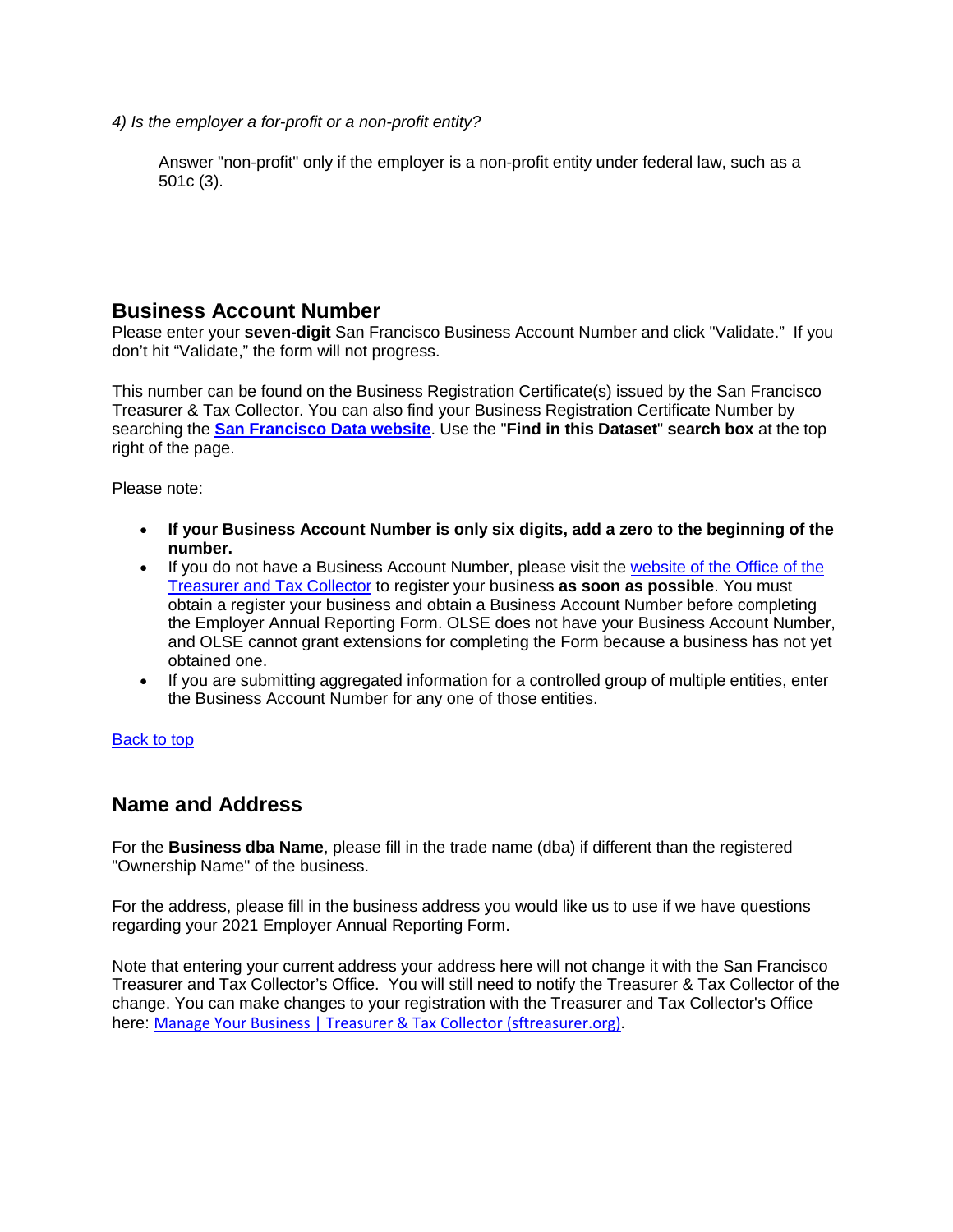# **Business Type**

Check the "nonprofit" check box if you are submitting the form on behalf of an IRS-recognized nonprofit organization, such as a 501(c)3.

Check the "control group" check box if you are submitting the form on behalf of more than one entity in the same controlled group of corporations. A "controlled group of corporations" is as a combination of two or more corporations that are under common control as defined in Section 1563(a) of the United States Internal Revenue Code.

If you checked the "control group" box, enter the Business Account Numbers for the entities in the controlled group of corporations other than the one entered previously. This will allow OLSE confirm that the required forms have been submitted for all of the included Business Account Numbers.

### **Business Size**

**Include all persons who performed work for compensation for your business regardless of whether they worked inside or outside of San Francisco.** Indicate the size of the business in each quarter, based on the ranges provided.

In reporting business size, include all persons who performed work for compensation, regardless of their status or classification as seasonal, permanent or temporary, managers, full-time or part-time, contracted (whether employed directly by the employer or through a temporary staffing agency, leasing company, professional employer organization, or other entity) or commissioned. Include owners who performed work for compensation in the count.

If the number of people who performed work for compensation for your business fluctuated during a quarter, follow these instructions:

- Review the number of people who performed work for compensation in each week of the quarter
- Average the number of workers per week across the 13 weeks of the calendar quarter. For example, if the employer had 18 workers for the first 10 weeks of a quarter and 22 workers for the last 3 weeks of a quarter, the average for that quarter would be 18.15 workers.

( $(18$  workers x 10 weeks)+ $(22$  workers x 3 weeks) $)/13$  weeks = 18.15 average

• Select an answer for each quarter based on the average for that quarter.

Note that this question asks for you to report on the business size within a range. Your confirmation email for the form will show the highest number in this range. For example, if you report a business size of 50+, the confirmation email will show the business size of 99.

[Back to top](https://sfgov.org/olse/employer-annual-reporting-form-instructions#deadline) 

### **Covered Employees**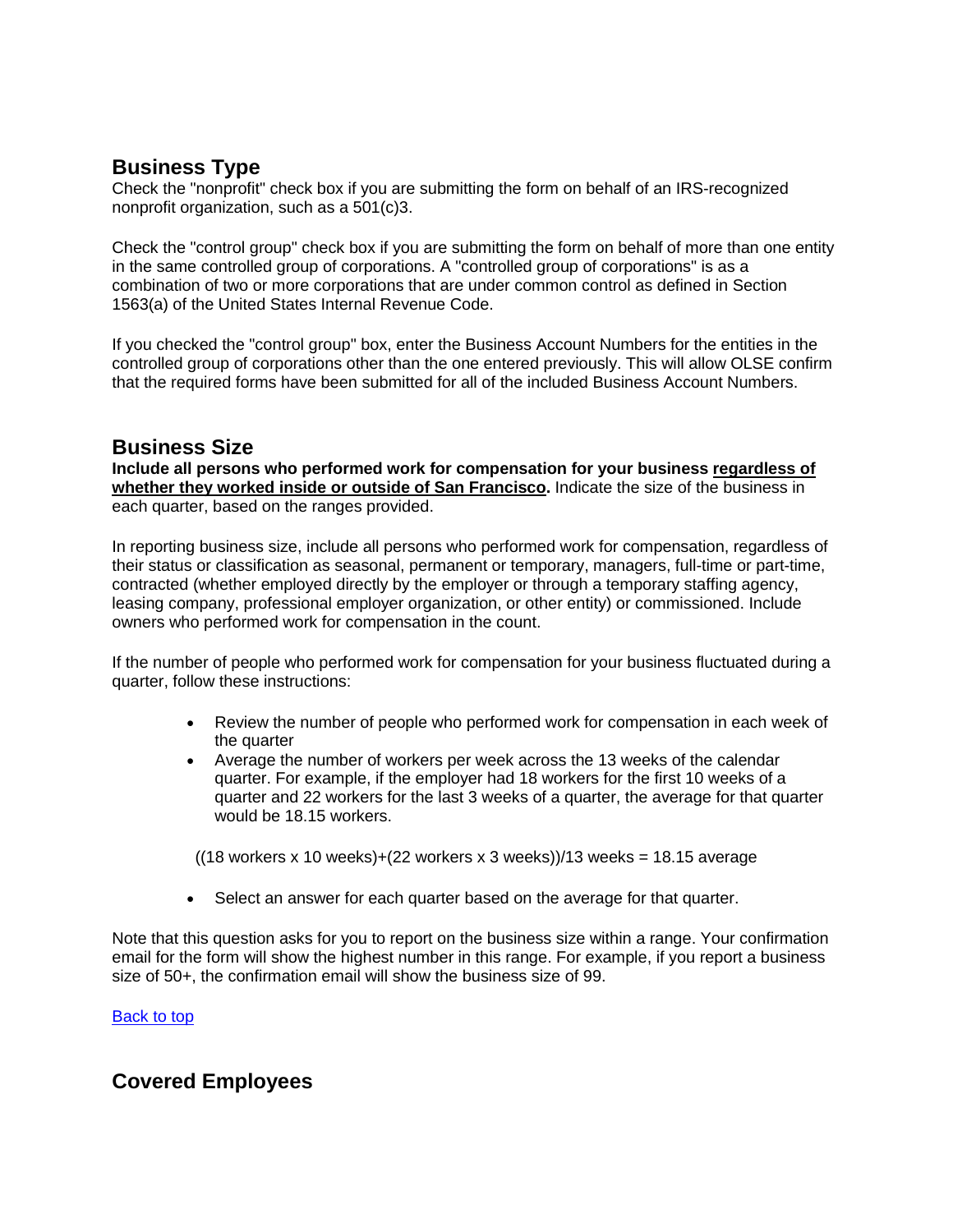Count the total number of persons who were "Covered Employees" under the HCSO during the quarter. Covered Employees are those who:

- Qualified as employees entitled to payment of the San Francisco minimum wage (pursuant to the Minimum Wage Ordinance, Chapter 12R of the San Francisco Administrative Code);
- Were employed by your business for 90 calendar days after his or her first day of work (including any period of leave to which an employee is legally entitled); and
- **Regularly performed at least 8 hours of work per week for your business within the geographic boundaries of San Francisco.** For an employee who was employed and whose hours fluctuated, count the employee if that person worked 104 hours in the quarter.

Covered Employees may include employees for whom you complied with the HCSO by providing health insurance, paying into the SF City Option, or making other health care expenditures.

### **Do not include your employees who met any of the following exemption criteria:**

- Persons who were managerial, supervisory, or confidential employees **and also** earned at least \$107,991per year or \$51.92per hour in 2021.
- Persons who were eligible for or enrolled in Medicare coverage;
- Persons who were eligible for or enrolled in TRICARE (the federal health care program for active duty and retired members of the uniformed services, their families, and survivors);
- Persons who were "covered employees" under the San Francisco Health Care Accountability Ordinance (HCAO), which applies only to City Contractors and lessees (see for more details about HCAO coverage: [Health Care Accountability Ordinance | Office of Labor Standards](https://sfgov.org/olse/health-care-accountability-ordinance-hcao)  [Enforcement](https://sfgov.org/olse/health-care-accountability-ordinance-hcao) (sfgov.org));
- Persons who were employed by a nonprofit corporation for up to one year as trainees in a bona fide training program consistent with federal law; or
- Persons who voluntarily signed a revocable HCSO waiver form demonstrating that they received health care benefits through another employer (either as an employee or by virtue of being the spouse, domestic partner, or child of another person). The form is effective for one year from the date it is signed, or until revoked, and is available at the [HCSO website.](https://sfgov.org/olse/index.aspx?page=418)

### [Back to top](https://sfgov.org/olse/employer-annual-reporting-form-instructions#deadline)

# **Total Health Care spending:**

Enter the total dollar amount spent each quarter on Covered Employees for all types of health care expenditures. You do not need to break down the dollar amount spent on each different type of expenditure—just enter the total and select the types of health care expenditures that were provided to Covered Employees. **Do not enter commas in numeric fields. Please enter zeroes where appropriate. Enter all dollar amounts in whole dollars; do not include cents.** 

#### **Health Insurance**

Select if the employer spent money on health insurance premiums for Covered Employees. Do not include any insurance premium contributions made by employees. Do not include expenditures for life insurance, workers' compensation, disability insurance, or FSAs.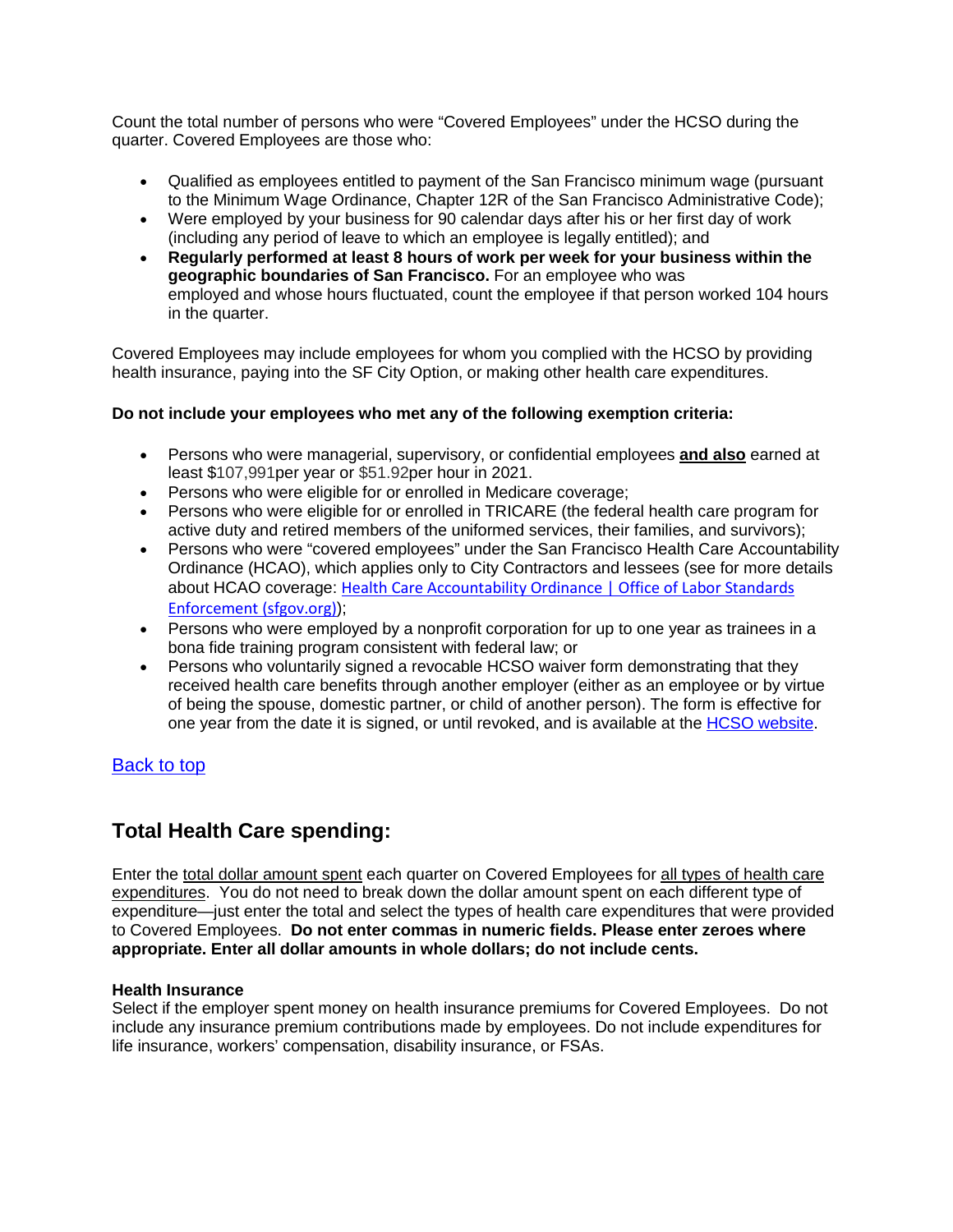#### **Vision Insurance**

Select if the employer spent money on vision insurance premiums for Covered Employees. Do not include any insurance premium contributions made by employees. Do not include expenditures for life insurance, workers' compensation, disability insurance, or FSAs.

#### **Dental Insurance**

Select if the employer spent money on dental insurance premiums for Covered Employees. Do not include any insurance premium contributions made by employees. Do not include expenditures for life insurance, workers' compensation, disability insurance, or FSAs.

#### **Self-Funded Health Insurance**

Since self-funded plans require an annual *hourly* calculation rather than a quarterly calculation, select the box, and enter the hourly amount in "other" (see more information below). Do not include any insurance premium contributions made by employees. Do not include expenditures for life insurance, workers' compensation, disability insurance, or FSAs.

#### **Self-Funded Vision Insurance**

Since self-funded plans require an annual *hourly* calculation rather than a quarterly calculation, select the box, and enter the hourly amount in "other" (see more information below). Do not include any insurance premium contributions made by employees. Do not include expenditures for life insurance, workers' compensation, disability insurance, or FSAs.

#### **Self-Funded Dental Insurance**

Since self-funded plans require an annual *hourly* calculation rather than a quarterly calculation, select the box, and enter the hourly amount in "other" (see more information below). Do not include any insurance premium contributions made by employees. Do not include expenditures for life insurance, workers' compensation, disability insurance, or FSAs.

#### **San Francisco City Option**

Select if the employer made contributions to the SF City Option program on behalf of Covered Employees in 2021. If you cannot access the company's City Option account, please contact [employerservices@sfcityoption.org.](mailto:employerservices@sfcityoption.org)

#### **Contributions to a Taft Hartley Union fund for Health Insurance**

Select if the employer made contributions to a union fund for health insurance. Do not include any insurance premium contributions made by employees. Do not include expenditures for life insurance, workers' compensation, disability insurance, or FSAs.

#### **Health Savings Account**

Select if the employer made contributions to Health Savings Accounts (HSAs). If the employer made a lump-sum contribution on behalf of covered employees at the beginning of the calendar year, you may divide that lump sum across the 4 quarters of the year. Do not include any HSA contributions employees made on their own behalf.

#### **Irrevocable HRA**

Select if the employer made contributions to irrevocable HRAs. See the definition of an irrevocable HRA here: [F. Revocable & Irrevocable Health Care Expenditures | Office of Labor Standards](https://sfgov.org/olse/f-revocable-irrevocable-health-care-expenditures#1)  [Enforcement \(sfgov.org\)](https://sfgov.org/olse/f-revocable-irrevocable-health-care-expenditures#1)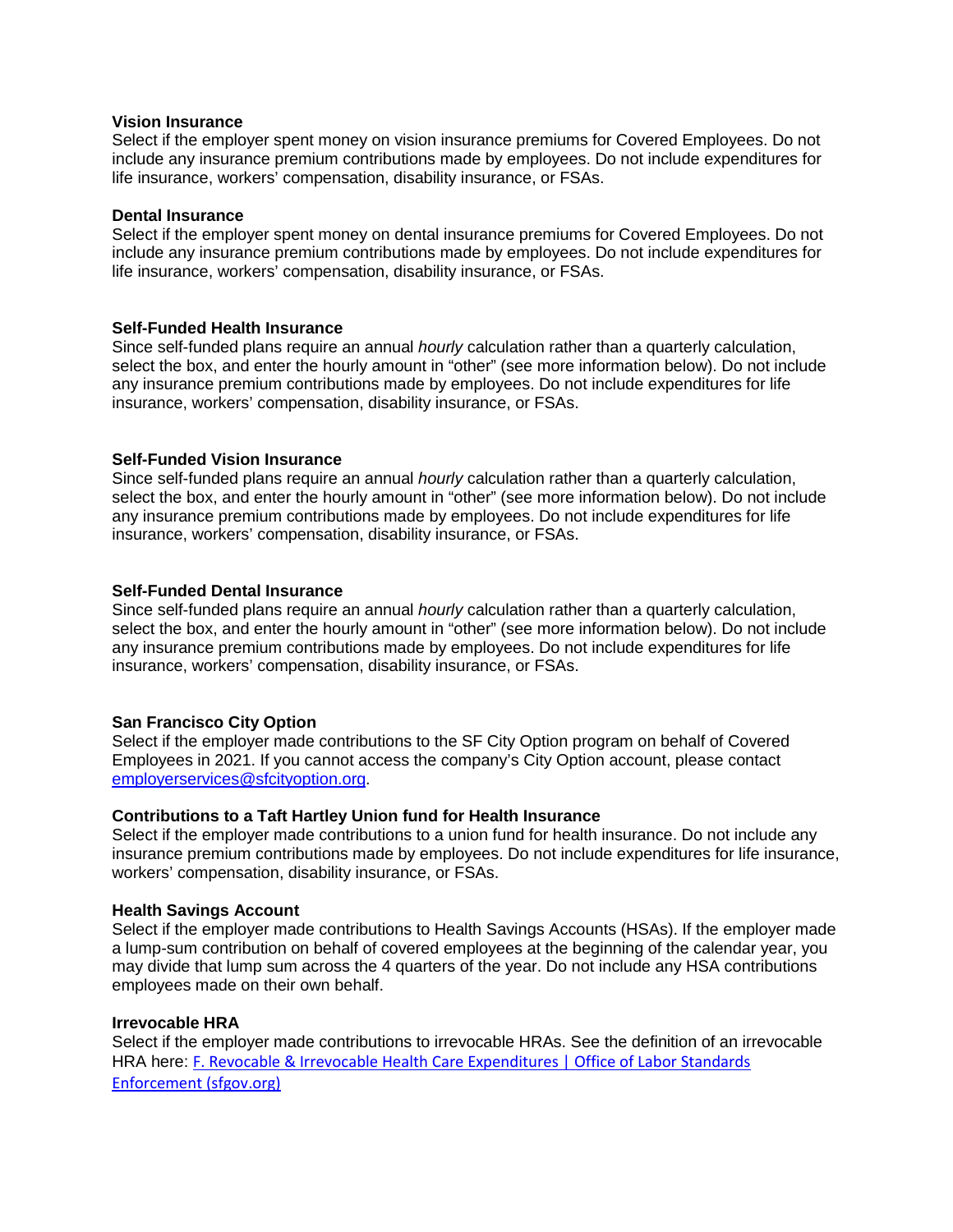#### **Other (describe below)**

Describe any other type of health care expenditure not listed here.

#### **Self-Funded Plans: how to count these in the total dollars plus top offs**

Since self-funded plans require an annual *hourly* calculation rather than a quarterly calculation (see here: [HCSO Self Funded of Instructions\\_1.24.22.pdf \(sfgov.org\)](https://sfgov.org/olse/sites/default/files/HCSO%20Self%20Funded%20of%20Instructions_1.24.22.pdf), enter the *hourly* amount that was calculated in February 2022 in "other." If there are multiple self-funded plans, list the hourly amount for all plans. You may include numbers and text.

Example: "medical plan A \$2.93/hour, medical plan B \$2.05/hour, dental plan \$.15/hr, vision plan \$.05/hour"

#### **Top-off Payments for Self-Insured Plans**

If the employer made top-off payments for self-funded plans, the **total** amount spent in top-off payments can be inputted into the Q4 2021 field (in addition to other Q4 2021 expenditures).

#### [Back to top](https://sfgov.org/olse/employer-annual-reporting-form-instructions#deadline)

### **Surcharge**

**If your company/organization added a surcharge to** your customers' bills to cover, in whole or in part, the cost of complying with the HCSO, select "Yes" and answer the questions that appear below the first question.

If you did not add a surcharge to your customers' bills to cover the cost of complying with the HCSO, check "No" and continue to the next section.

If your company/organization's notification to customers (such as menu notification and/or a line item on receipts) described the surcharge as specifically intended for employees' health care benefits (such as a "Healthy San Francisco surcharge" "or an "employee health care surcharge"), report the full amount collected through the surcharge.

If your notification to customers indicated that the surcharge covered health care costs in addition to other costs, such as a charge for "San Francisco Employer Mandates," report only the portion of surcharge that was collected for health care costs.

Enter the language that you used to notify customers about the surcharge. This may have appeared on your menu, receipts, signs, etc. Examples include "Healthy SF surcharge," "SF Employer Mandates," etc.

**Do not enter commas in numeric fields. Please enter zeroes where appropriate. Enter all dollar amounts in whole dollars; do not include cents.**

[Back to top](https://sfgov.org/olse/employer-annual-reporting-form-instructions#deadline)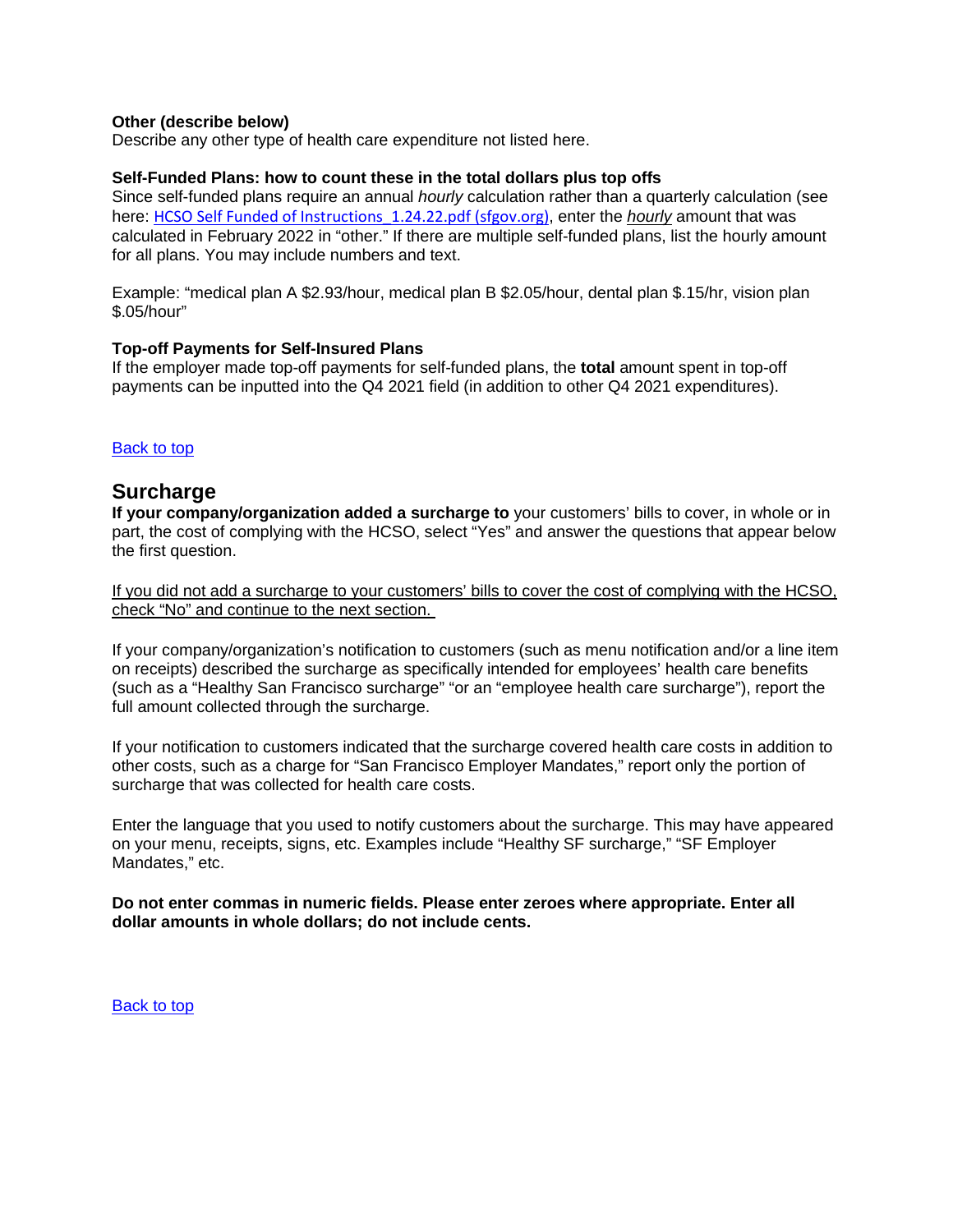### **Fair Chance Ordinance Reporting**

1) Include part-time, temporary, seasonal employees, as well as telecommuters who work within the geographic boundaries of San Francisco.

2) Report on whether your company or organization's employment application for jobs in San Francisco ask about arrest or conviction information. This can include an online application template that is not specific to San Francisco, but that is used by applicants for San Francisco jobs.

3) The Fair Chance Ordinance was amended effective October 1, 2018. Prior to that date, employers could inquire into an applicant's arrest or conviction record after a live interview. As of October 1, 2018, employers could only inquire into arrest or conviction records after making a conditional offer of employment to an applicant.

- Report on whether the company or organization conducted background checks on conviction and or arrest records before a live interview (including a telephone interview) in 2021.
- Report on whether the company or organization conducted background checks on conviction and or arrest records before making a conditional offer of employment in 2021.

4) For more information on the types of information that employers may never ask about see the **Fair** [Chance Ordinance FAQ](https://sfgov.org/olse/modules/showdocument.aspx?documentid=12136) (PDF) and review question #26.

*Note that there is no question 5 is listed on this form. That number has been reserved for the purposes of comparing with prior years' data.* 

6) Please report on the number of people you hired with a conviction history during 2021.

7) Indicate if your business is not covered by some aspect of the background check provisions of the FCO. This may be the case if:

a) you are covered by federal or state law that specifies how you are to conduct background checks (such as in financial services industries, schools, etc.); or

b) your employees provide services to minors, seniors, or disabled individuals, or your employees are drivers.

If yes, select you company/organization's industry.

### **Corrections / Resubmissions**

If you made a mistake on your Annual Reporting Form, you may re-submit a corrected form. Start a new form at [https://etaxstatement.sfgov.org/OLSE.](https://etaxstatement.sfgov.org/OLSE)

The corrected submission will replace any form submitted previously with the same Business Registration Account Number.

[Back to top](https://sfgov.org/olse/employer-annual-reporting-form-instructions#deadline)